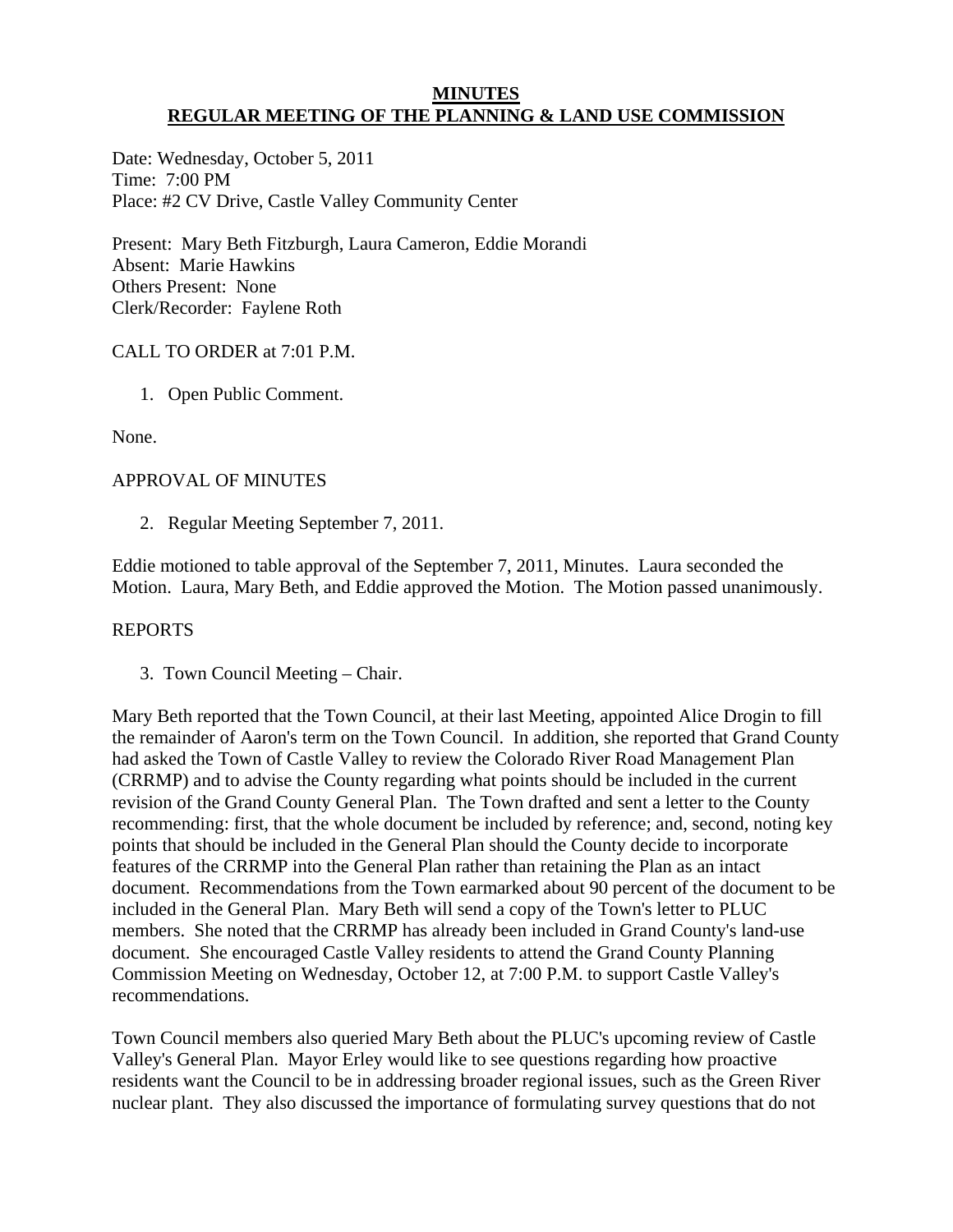influence the response. Mayor Erley suggested that the Town fund up to \$500.00 to have the survey questions professionally reviewed.

4. Building Permit Agent.

Faylene submitted a report showing that three separate permits for solar installations were issued, as well as a septic permit and an electrical permit, both for a single lot.

Members also discussed Jeff Whitney's concern about three properties on Taylor Lane that are or have been advertised for sale with ambiguous or misleading information about dwellings on the lots. Faylene reported that the information was turned over to Mayor Erley. She has not received any feedback.

Eddie asked about the status of permits on Lot 248. Faylene will check that file to see what structures have been permitted and put a note in the file for future reference.

5. Procedural Matters.

Members reviewed causes for removal from the PLUC: missing three consecutive Meetings without notifying the Chair; absence from more than half of the Meetings; or an ethics violation. The commissioner may be asked to resign after being called before the Town Council if any of these conditions are met.

NEW BUSINESS

None.

## OLD BUSINESS

6. Discussion and possible action re: Grand County Animal Control Ordinance.

Since the last PLUC Meeting, Mary Beth had talked with Randy Zimmerman, Animal Control Supervisor for the City of Moab. She learned that animal control ordinances are not a land-use issue. It would be up to the Town Council to pursue an agreement between the Town of Castle Valley and the Animal Shelter. The Animal Shelter is run by the City of Moab, not Grand County. The County has an agreement with the City that includes a financial agreement to use the animal control shelter and animal control servics. The County pays \$90.00 every time animal control takes an animal to the shelter that is found outside of the City of Moab on County land.

Randy suggested that Castle Valley's Animal Control Ordinance may have to be revised to match Grand County's Animal Control Ordinance in order to obtain animal control services. He noted that the primary difference may be the lack of a leash law in the Castle Valley's Ordinance. Members discussed the need for a leash law in Castle Valley, as well as the need for animal control services. Dealing with a dangerous dog was considered a primary safety concern.

Item 6 was not tabled and will be removed from the next Agenda.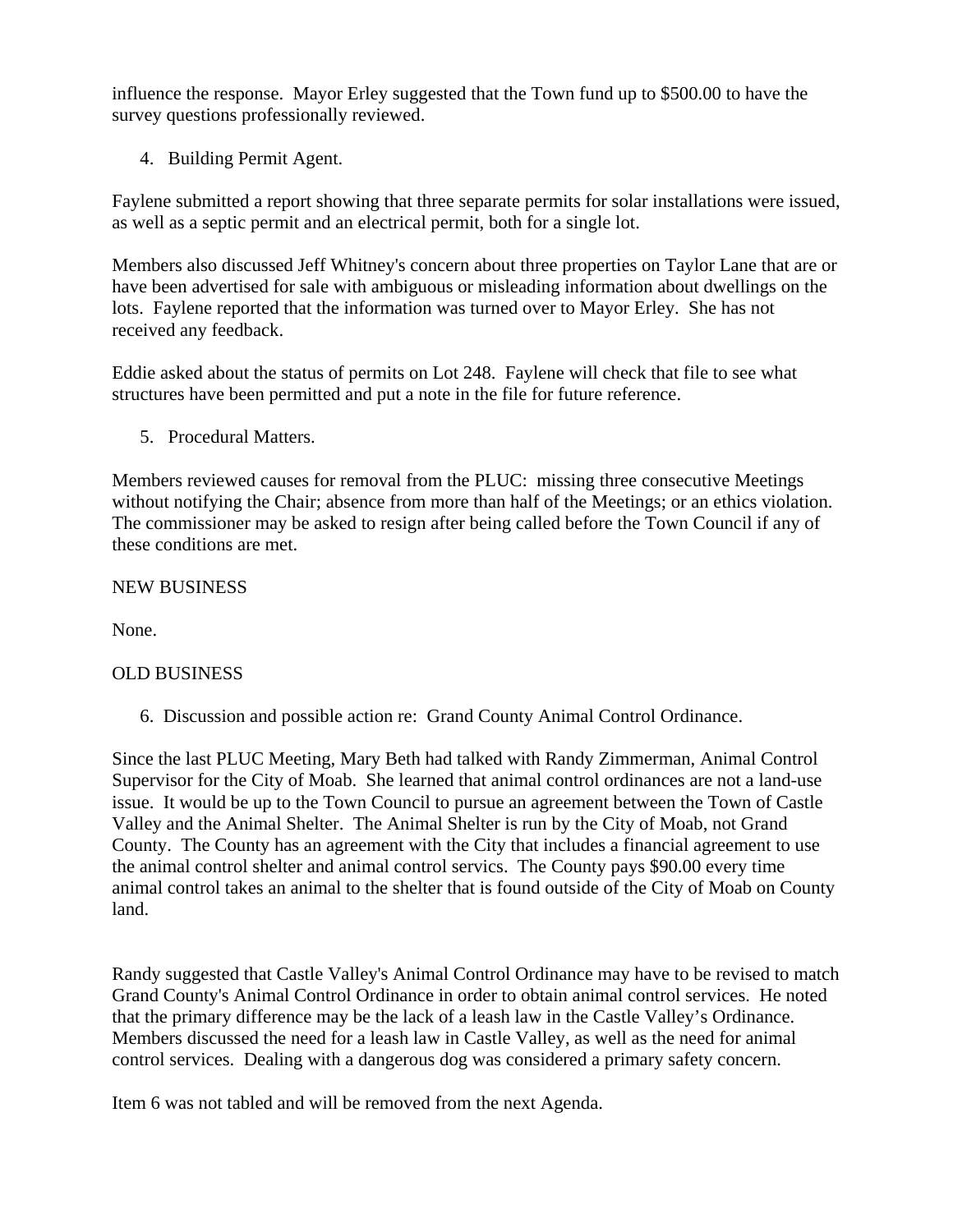7. Discussion and possible action re: General Plan Review.

Mary Beth asked Members to review the following documents provided in their notebooks before the next Meeting: (1) a General Plan Checklist; (2) a document titled "Planning Process and the General Plan." She also asked that they make the following evaluations after reviewing Castle Valley's 2007 Survey and General Plan: (1) which questions from the previous survey should be repeated and what new questions should be asked; (2) which elements of the 2007 General Plan have been accomplished and what new topics should be added.

She will send an e-mail with a reminder of these tasks before the next PLUC Meting. Members agreed that further discussions regarding solar regulations should be postponed until more input is received from the upcoming questionnaire to property owners, with the exception to change Ordinance 85-3 to align setback distances for solar installations with setbacks for other structures.

Faylene will ensure that all Members have a copy of The 2007 General Plan for their notebooks by the next Meeting.

Laura noted that new census information should be updated in the 2012 General Plan revision.

Mary Beth summarized the goal of the General Plan. It provides long-term planning for the Town and forms the vision and legal basis for new laws and ordinances that need to be created. Members agreed that sustainable practices, watershed protection, septic system management, and consideration of solar installation regulations should be part of the upcoming revision. Mary Beth noted that all references to sustainability were deleted from the final version of the 2007 General Plan. Preliminary drafts of the 2007 Plan will be reviewed so that community support for sustainable practices can be reconsidered.

Eddie motioned to table Item 7. Laura seconded the Motion. Laura, Mary Beth, and Eddie approved the Motion. The Motion passed unanimously.

 8. Discussion and possible action re: regulations for solar panels, windmills and other alternative energy structures (tabled).

Eddie motioned to untable Item 8. Laura seconded the Motion. Laura, Mary Beth, and Eddie approved the Motion. The Motion passed unanimously.

Mary Beth summarized previous discussions with Brian Murray, Rob Soldat, and Bruce Keeler regarding issues related to solar installations. Members discussed what had been learned about some of the issues; such as, glare, size, height, maximum panel size, and use of Conditional Use Permits to regulate larger systems. Those present agreed that there is no intent to discourage residents from using solar power. No ordinance will be drafted until after the upcoming General Plan Survey, although the setback issue may be addressed before then.

Laura motioned to retable Item 8. Eddie seconded the Motion. Laura, Mary Beth, and Eddie approved the Motion. The Motion passed unanimously.

9. Discussion and possible action re: reviewing and amending Ordinance 96-1: Watershed Protection Ordinance (tabled).